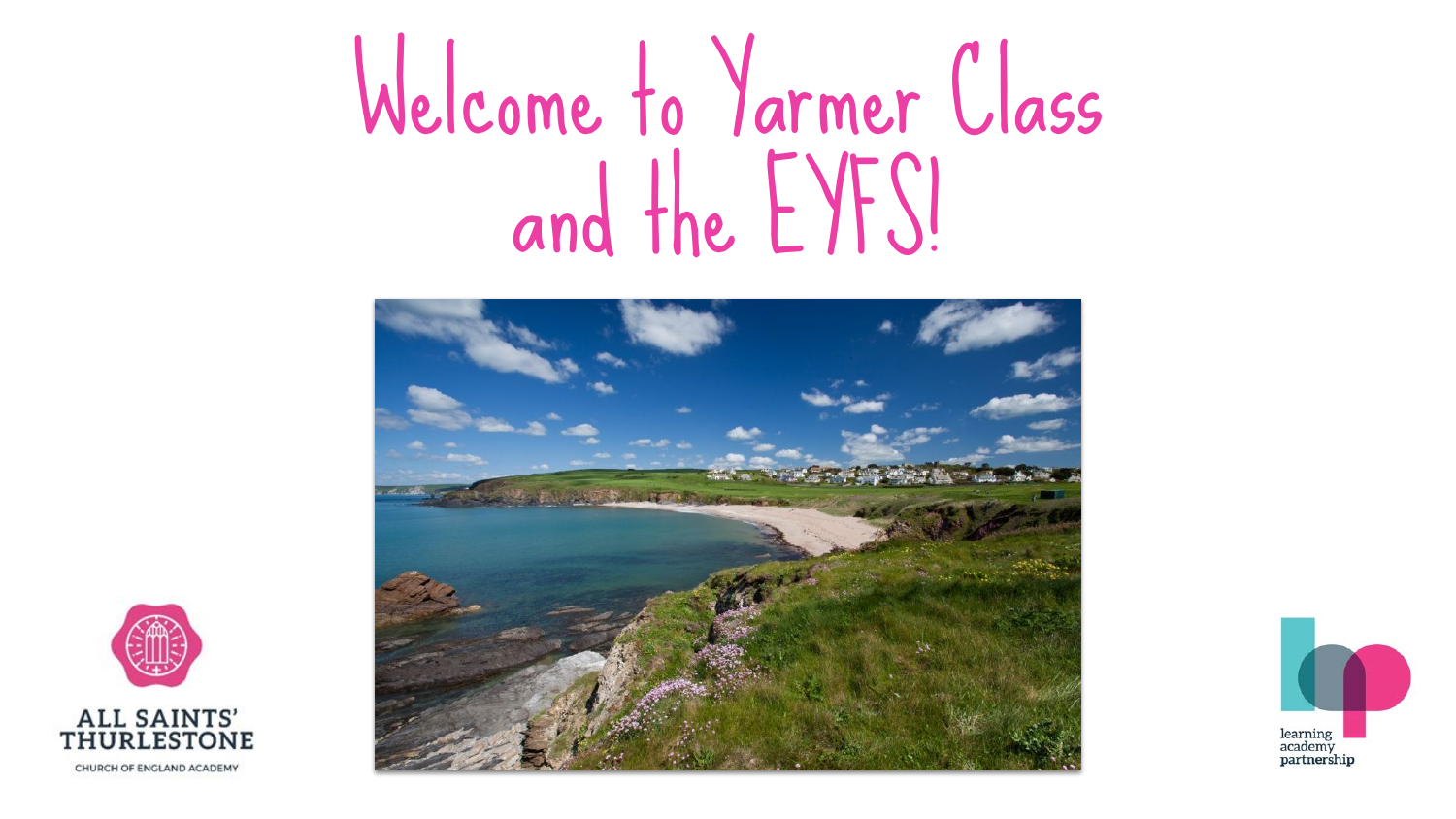## Welcome to the Early Years Foundation Stage (EYFS) o It is based on the recognition that children learn best through play and active learning. o This is a very important stage as it helps your child get ready for school as well as preparing them for their future learning and successes.

o The early years experience should be happy, active, exciting, fun and secure, as well as supporting their development, care and learning needs.



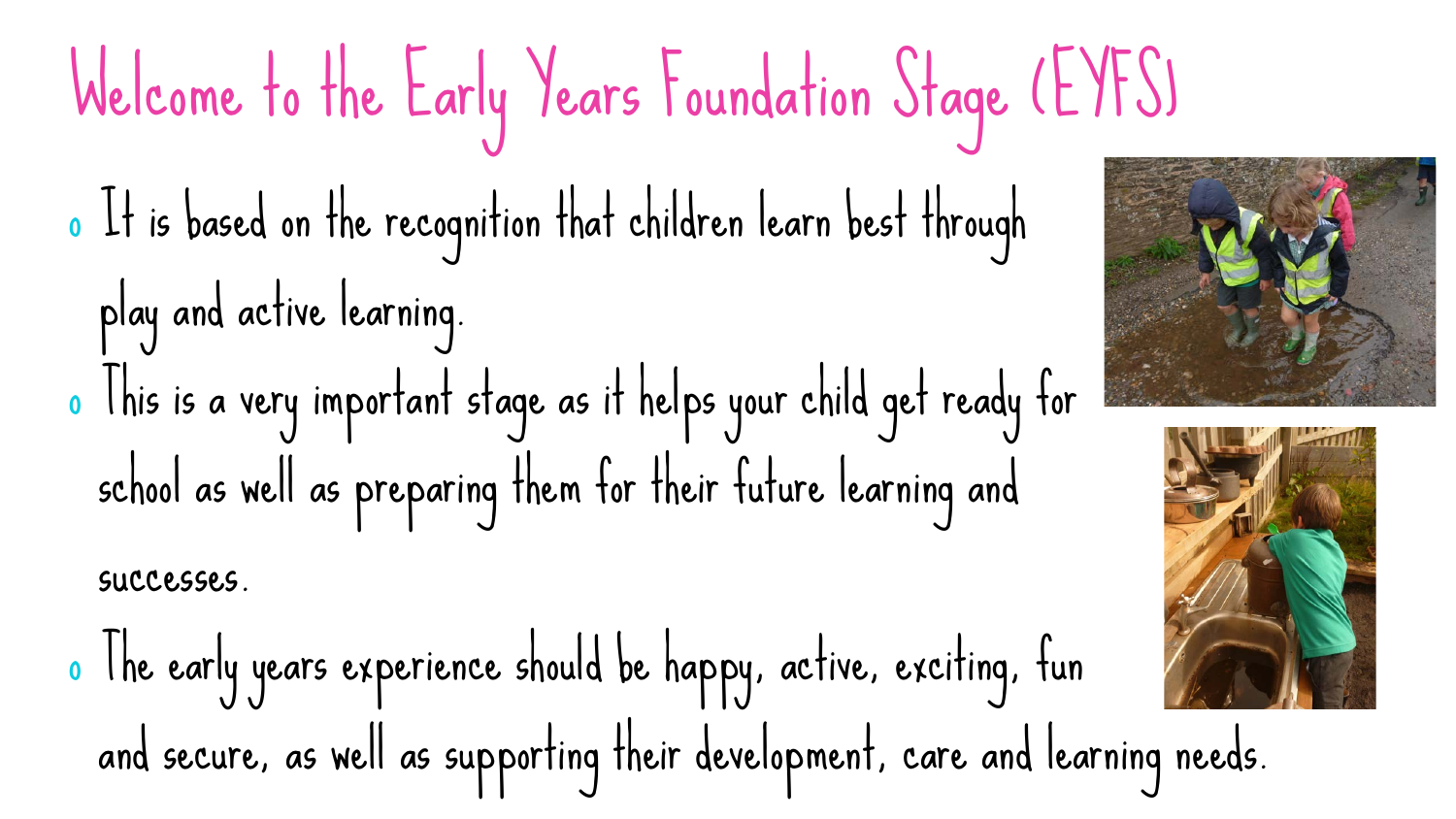### The EYFS Curriculum

o There are seven areas of learning in the EYFS. o They are split into PRIME and SPECIFIC areas.

#### Prime Specific

Communication and Language (CL) Personal, Social and Emotional Development (PSED) Physical Development (PD)



Literacy Mathematics Understanding the World (UW) Expressive Art and Design (EAD)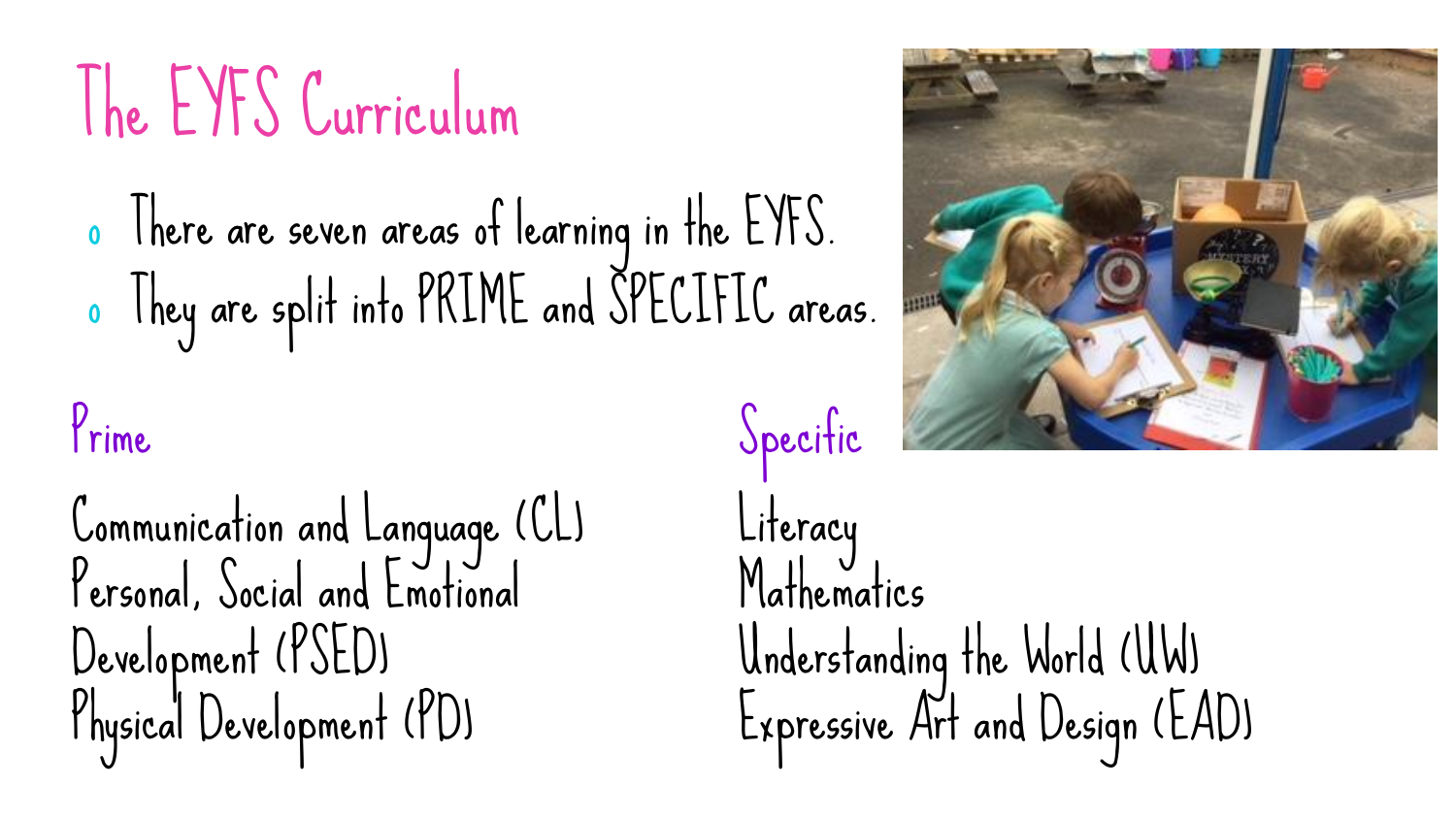#### Assessment in the EYFS

o The seven areas of learning and development will guide our engagement with your child's play and activities as they learn new skills and knowledge.

o At the end of the Reception year, each child is assessed against the Early Learning Goals (ELGs). ELGs refer to the expected levels your child should reach by the end of the year of their fifth birthday.



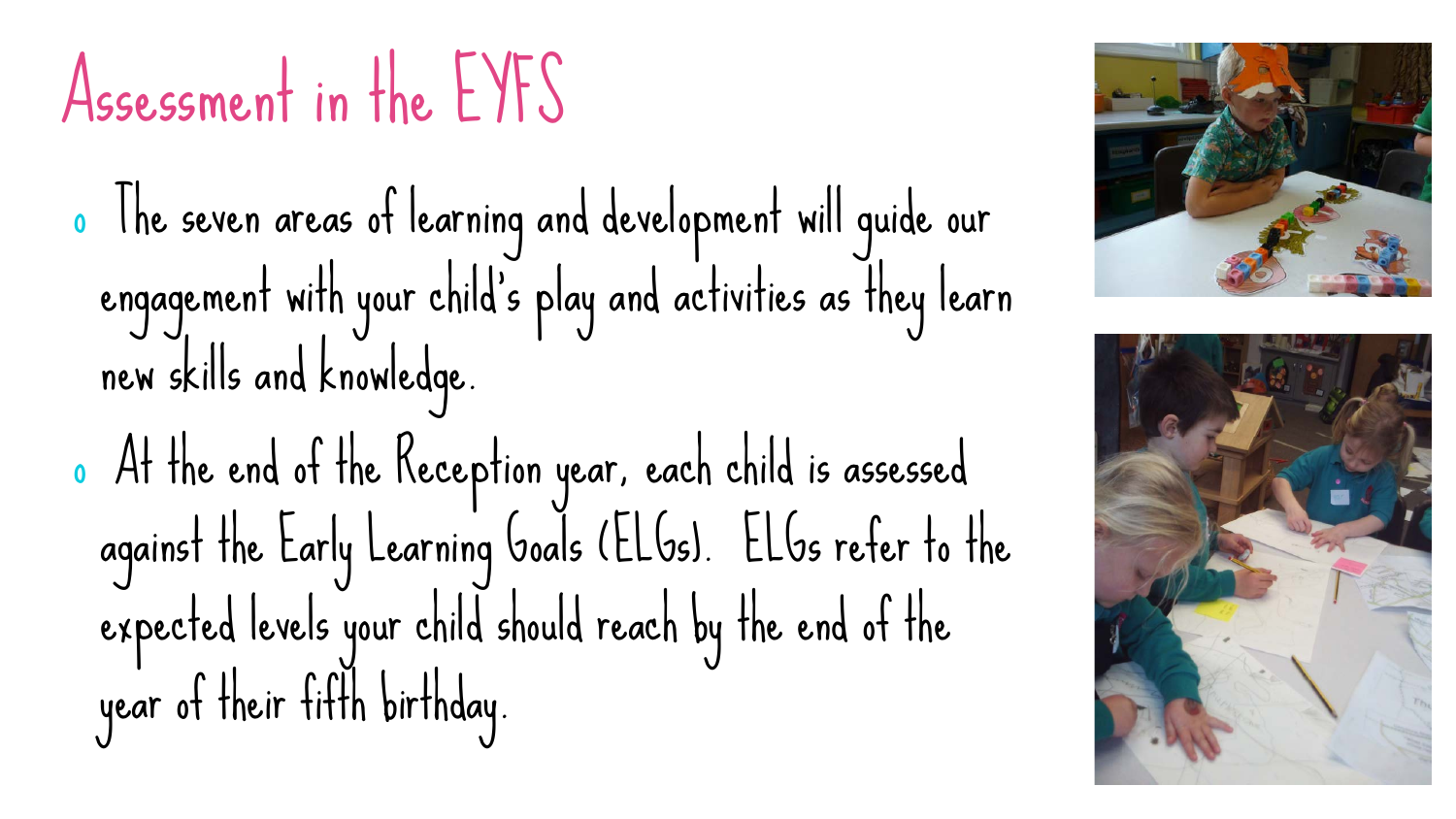## The Achievosaurs!

o We are keen to develop a culture of development and achievement, reinforcing key learning skills that will serve the children throughout their education and lives. o The different Achievosaurs each link to an aspect of the characteristics of effective learning, enabling children to become more aware of how they learn, and give them the language to explain the skills they use when learn.

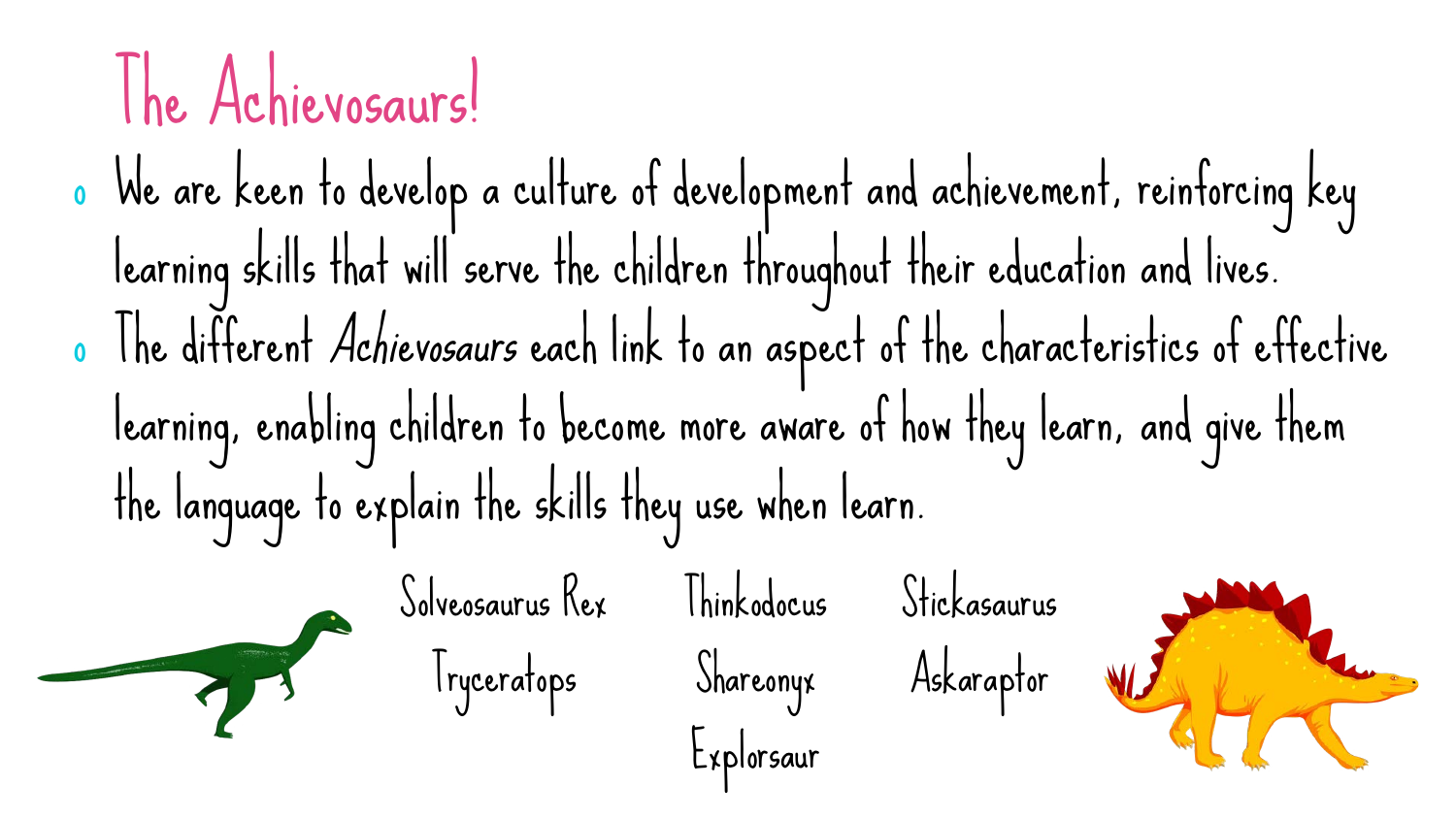## Our learning throughout the year...

o Throughout the year, a rich variety taught and self-directed learning opportunities allow the children to engage and explore with the world around them, whilst also promoting excellent learning behaviours.

This is me! Seasonal Changes Autumn Diwali Superheroes Christmas

```
 Our local environment and many, many
```
more!

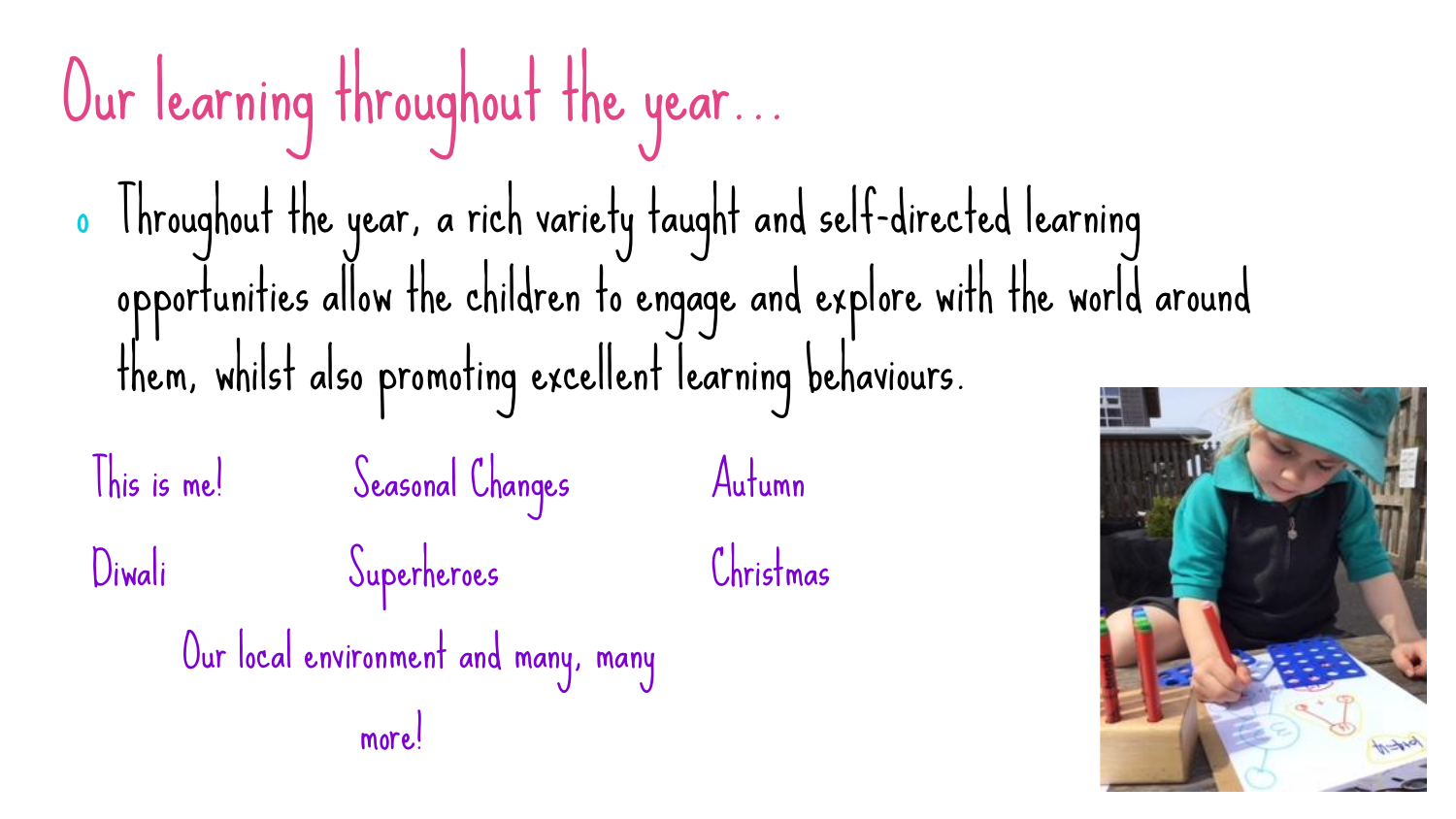#### Phonics

o We use the Read Write Inc. programme to teach our children to read and write fluently. o We start teaching phonics in early September. <sup>o</sup> We hold Phonics Workshops for families each Autumn term which explore ways you can support your child's reading, phonics, mark making and handwriting at home.

abcdefghijk Imnopqrst uvw x yz

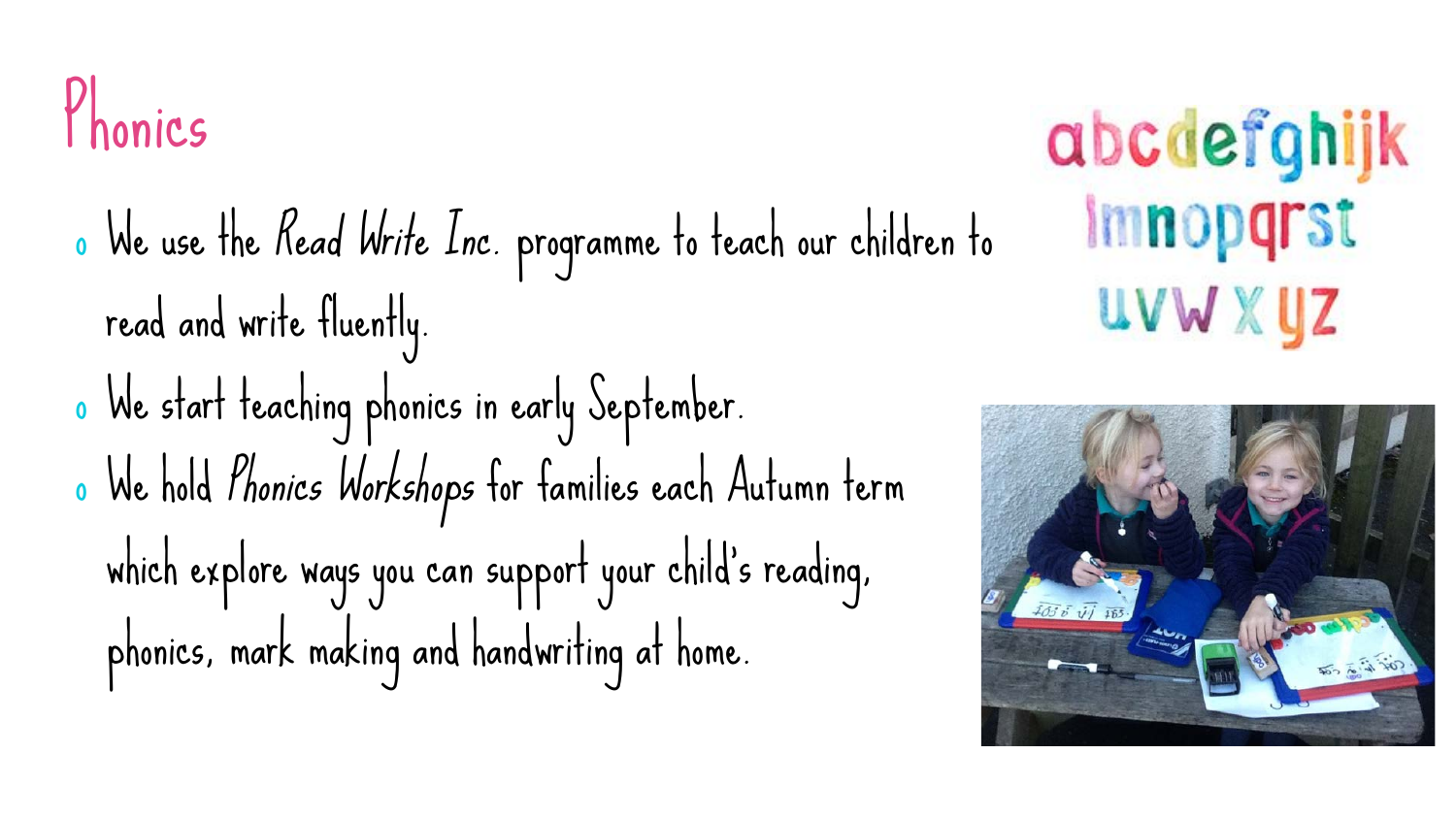

o We love Maths in Yarmer and we pride ourselves on promoting a love of all things mathematical. o We use a range of practical, real life problems to draw out the children's thinking through mathematical discussions and learning opportunities in the environment. o We also encourage the children to to record their mathematical thinking in a way that is meaningful to them.



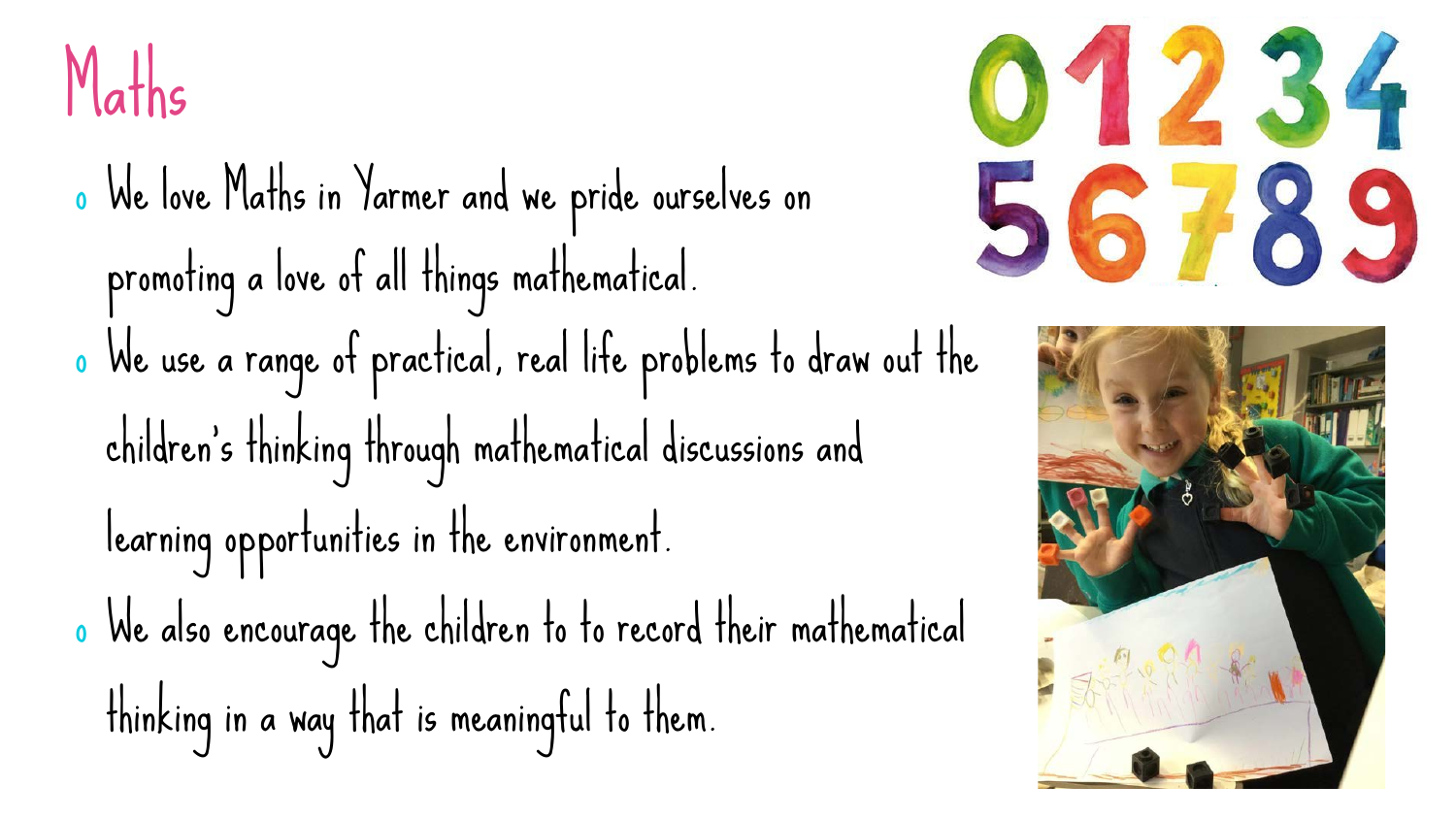Forest School

- o Reception enjoy several dedicated Forest School sessions each
- year. o Forest School is a fun, exciting way to learn in an outdoor setting. o The children develop a variety of skills, including teamwork, using tools safely and learning about how to look after our environment.





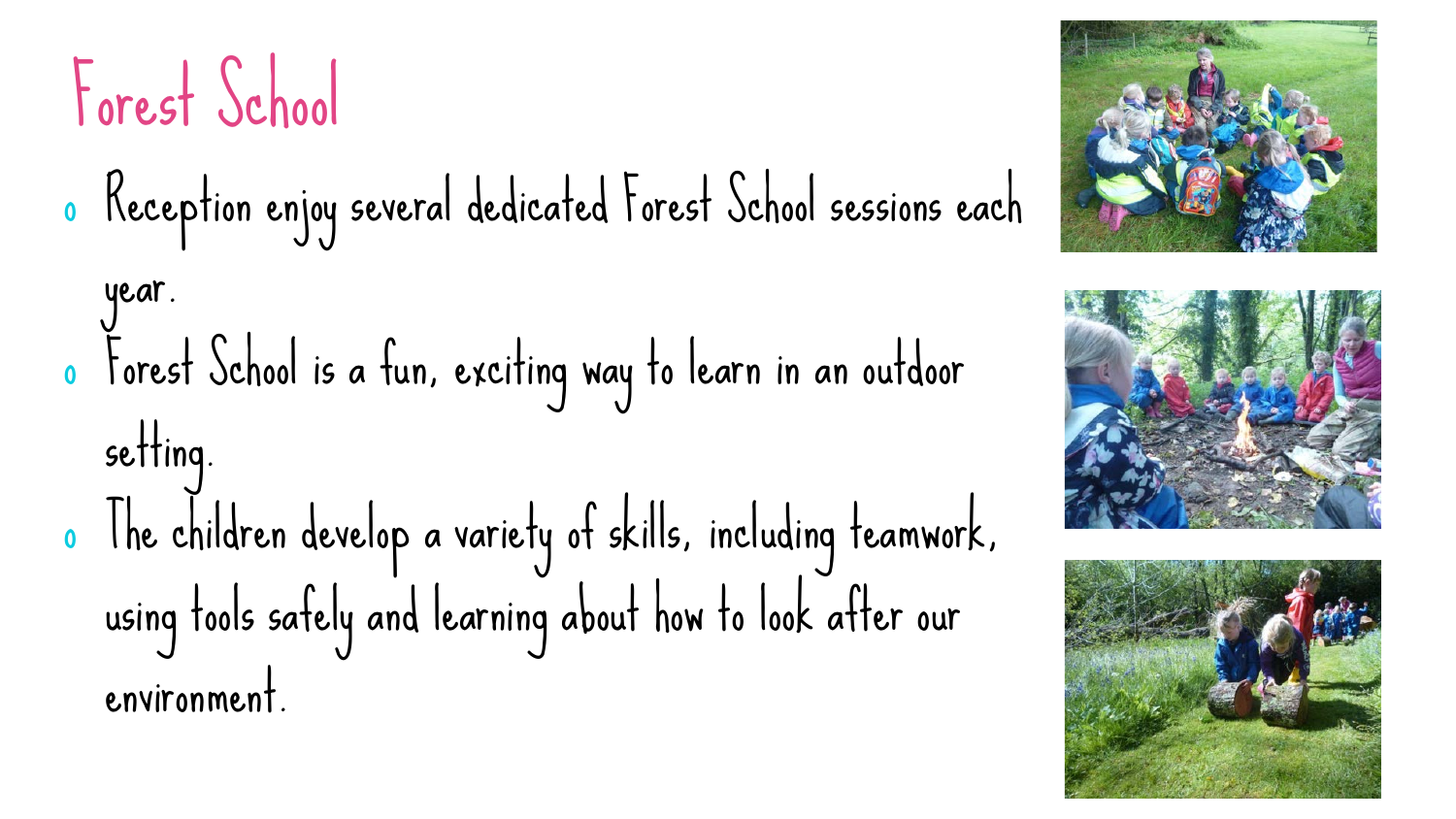## RE in Yarmer

- o As a Church of England Academy, RE is taught across all Key Stages and year groups. o In our Christianity units, the children are introduced to three key principles: Creation, Incarnation and Salvation.
- o We also explore a range of other faiths and worldviews to help us understand the world around us and the people we live with.

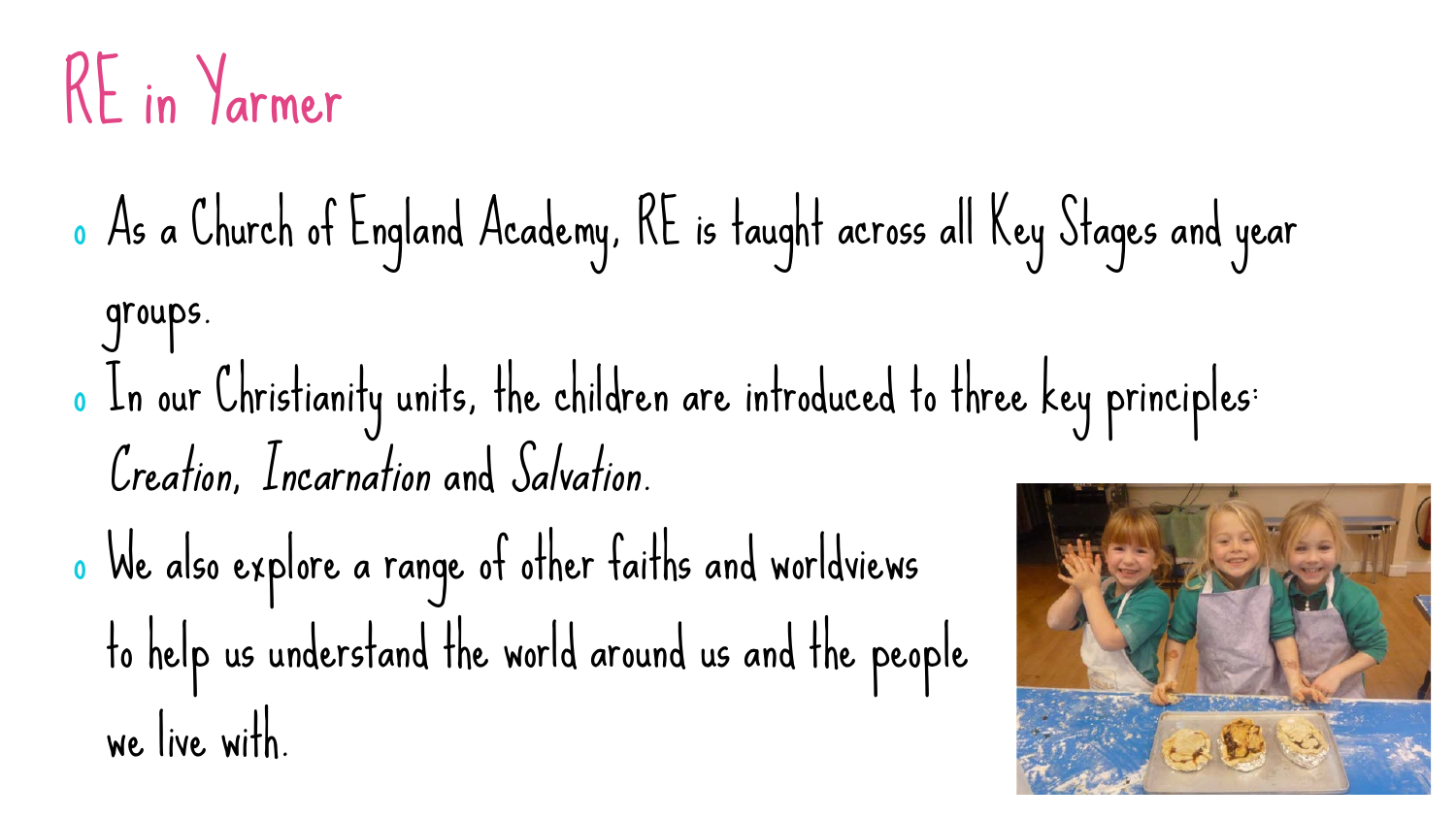## Parent Partnership out in Yarmer

o Parent Partnership is a huge part of life here in Yarmer! o This will look a little different due to the current pandemic, but we will endeavour to hold "events" for our parents in some form

very soon! o Tapestry will provide you with a fantastic tool to find out what your little one is up to during the day. You can even add your own observations!